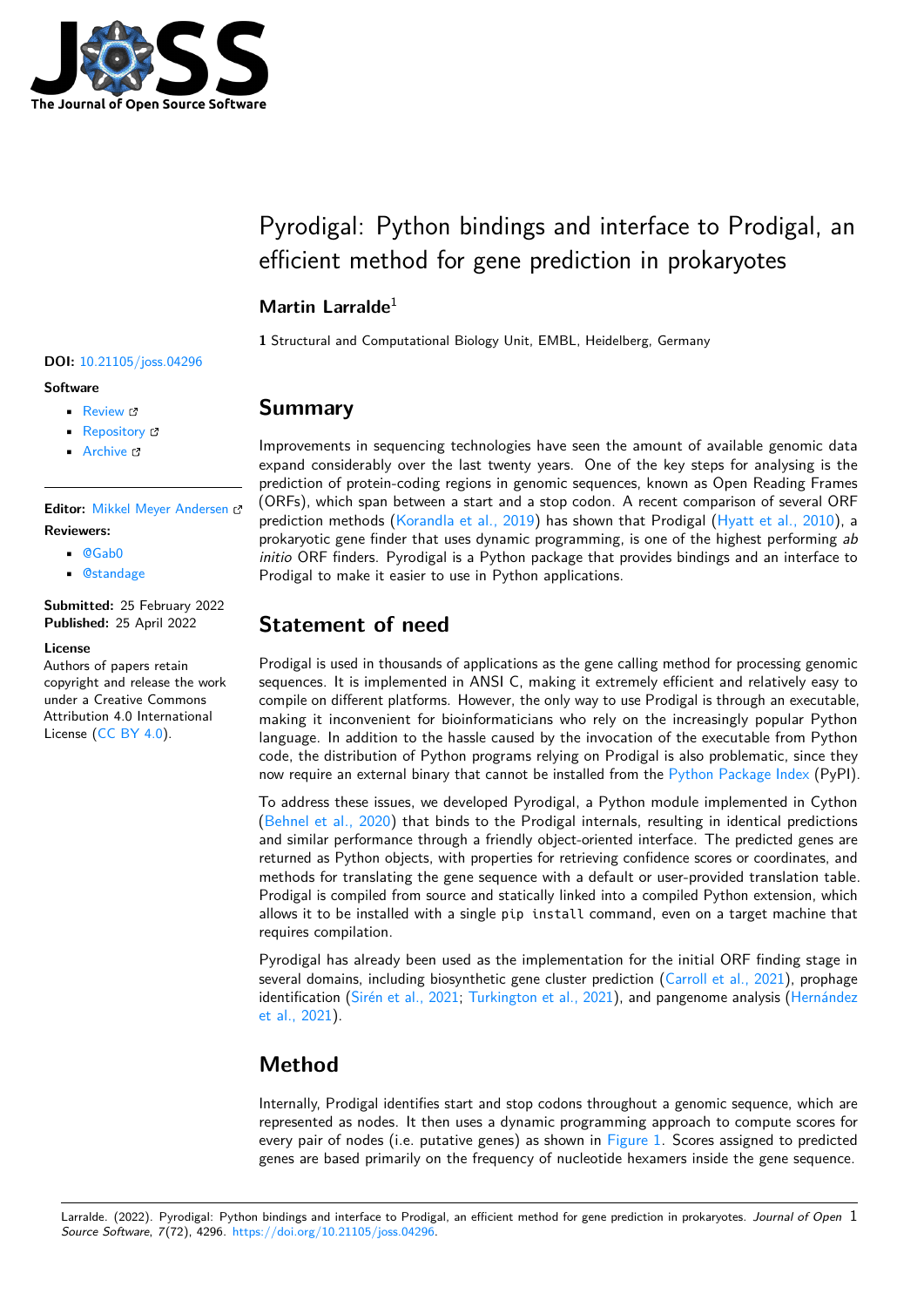

<span id="page-1-0"></span>

**Figure 1:** Graphical depiction of the Prodigal method for identifying genes in a sequence. First, the sequence is analysed to find start and stop codons in the 6 reading frames (1). Dynamic programming nodes are then created for each codon, each storing the strand (shown with the triangle direction, right for the direct strand, left for the reverse strand) and the type (green for start, red for stop) of the codon they were obtained from. Nodes are then scored on biological criteria (2). Putative genes are identified between all start and stop codons in a given window (a gene cannot span between any pair of nodes; some invalid connections are shown with dashed lines as examples). Then putative genes are scored using a dynamic programming approach (3). Once all connections have been processed, the dynamic programming matrix is traversed to find the highest scoring path, giving the final predictions  $(4).$ 

Pyrodigal adapts the first two steps so that the dynamic programming nodes can be extracted directly from a Python string containing the sequence data, rather than requiring formatting to an external file. In addition, the node storage has been reworked to use reallocating buffers, saving memory on smaller sequences. The node and connection scoring steps use the original Prodigal code.

# **Optimization**

Prodigal was profiled with Valgrind [\(Nethercote & Seward, 2007\)](#page-3-7) to identify critical parts of the original code. Using bacterial genomes from the proGenomes v2.1 database [\(Mende et al.,](#page-3-8) [2020\)](#page-3-8), we found that for long enough sequences, a large fraction of the CPU cycles was spent in the score\_connection function.

There are pairs of codons between which a gene can never span, such as two stop codons, or a forward start codon and a reverse stop codon, as shown in [Figure 1.](#page-1-0) Upon inspection, we realized the score\_connection was still called in invalid cases that could be labelled as such beforehand. Identifying these invalid connections is feasible by checking the strand, type and reading frame of a node pair. Considering two nodes i and j, the connection between them is invalid if any of these boolean equations is true:

- $(T_i \neq STOP) \land (T_j \neq STOP) \land (S_i = S_j)$
- $(S_i = 1) \wedge (T_i \neq STOP) \wedge (S_j = -1)$
- $(S_i = -1) \wedge (T_i = STOP) \wedge (S_j = 1)$
- $(S_i = -1) \wedge (T_i \neq STOP) \wedge (S_j = 1) \wedge (T_j = STOP)$
- $(S_i = S_j) \wedge (S_i = 1) \wedge (T_i \neq STOP) \wedge (T_j = STOP) \wedge (F_i \neq F_j)$
- $(S_i = S_j) \wedge (S_i = -1) \wedge (T_i = STOP) \wedge (T_j \neq STOP) \wedge (F_i \neq F_j)$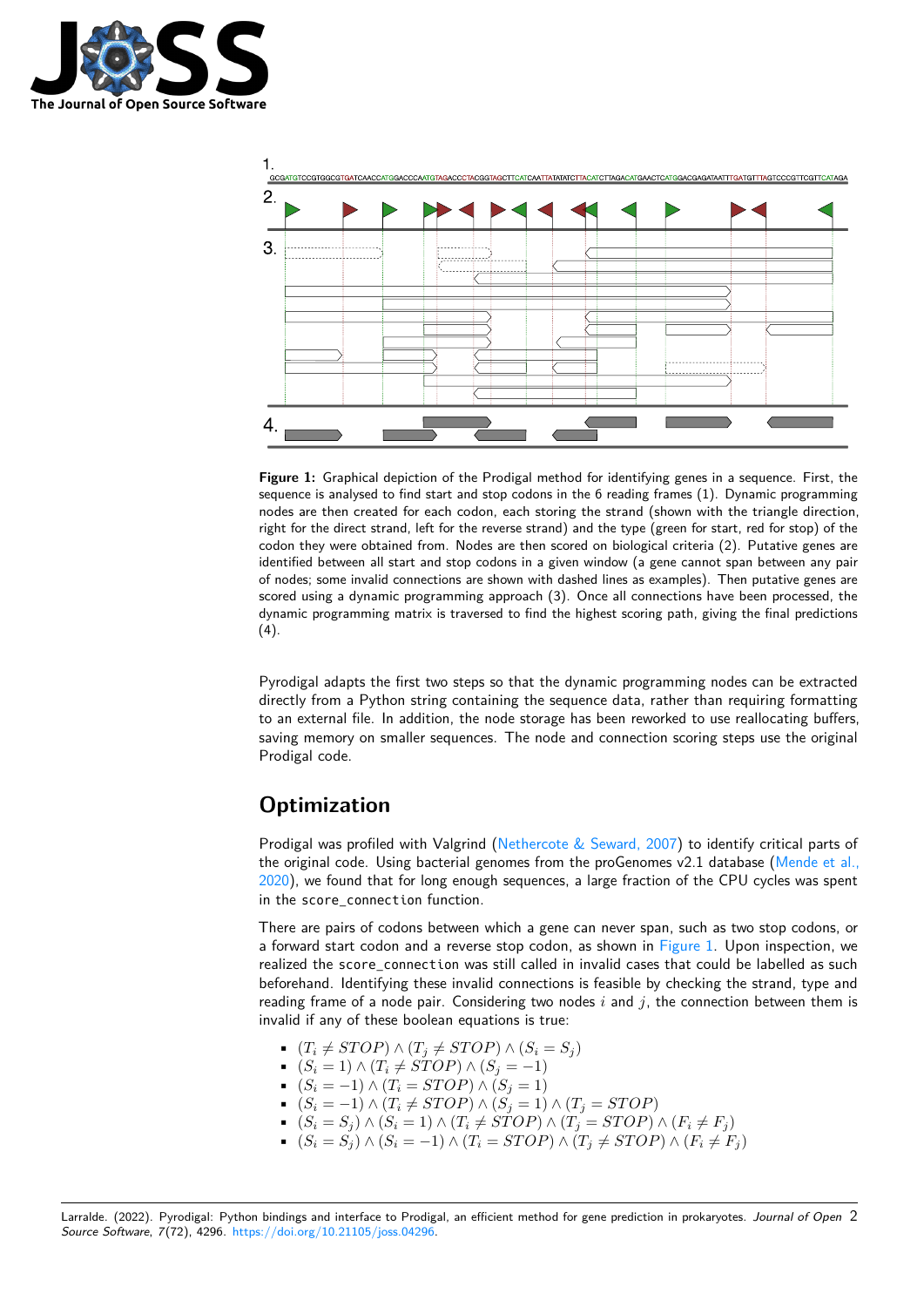

where  $T_i,\,S_i$  and  $F_i$  are respectively the type, strand, and reading frame of the node  $i$ , with forward and reverse strands encoded as  $+1$  and  $-1$  respectively.

We developed a heuristic filter to quickly identify node pairs forming an invalid connection prior to the scoring step using the above formulas. Since all these attributes have a small number of possible values (+1 or -1 for the forward or reverse strand;  $ATG$ ,  $GTG$ ,  $TTG$  or STOP for the codon type;  $-1$ ,  $-2$ ,  $-3$ ,  $+1$ ,  $+2$ ,  $+3$  for the reading frame), they can all be stored in a single byte. Use of the SIMD features of modern CPUs allows several nodes to be processed at once (8 nodes with NEON and SSE2 features, 16 nodes with AVX2). This first pass produces a look-up table used to bypass the scoring of invalid connections.

The performance of the connection scoring was evaluated on 50 bacterial sequences of various length, as shown in [Figure 2.](#page-2-0) It suggests that even with the added cost of the additional pass for each node, enabling the heuristic filter in Pyrodigal saves about half of the time needed to score connections between all the nodes of a sequence.

<span id="page-2-0"></span>

**Figure 2:** Evaluation of the connection scoring performance with different heuristic filter SIMD backends (SSE2 or AVX2), with a generic backend (Generic) or without enabling the filter (None). Each sequence was processed 10 times on a quiet i7-10710U CPU @ 1.10GHz.

### **Availability**

Pyrodigal is distributed on PyPI under the [GNU Lesser General Public License.](https://www.gnu.org/licenses/lgpl-3.0) Pre-compiled distributions are provided for MacOS, Linux and Windows x86-64, as well as Linux Aarch64 machines. A [Conda](https://conda.io/) package is also available in the Bioconda channel [\(Grüning et al., 2018\)](#page-3-9).

The source code is available in a git repository on [GitHub,](https://github.com/althonos/pyrodigal) and features a Continuous Integration workflow to run integration tests on changes. Documentation is hosted on [ReadTheDocs](https://pyrodigal.readthedocs.io) and built for each new release.

### **Acknowledgments**

We thank Laura M. Carroll for her input on the redaction of this manuscript, and Georg Zeller for his supervision. This work was funded by the European Molecular Biology Laboratory and the German Research Foundation (Deutsche Forschungsgemeinschaft, DFG, grant no. 395357507 – [SFB 1371\)](https://www.sfb1371.tum.de/).